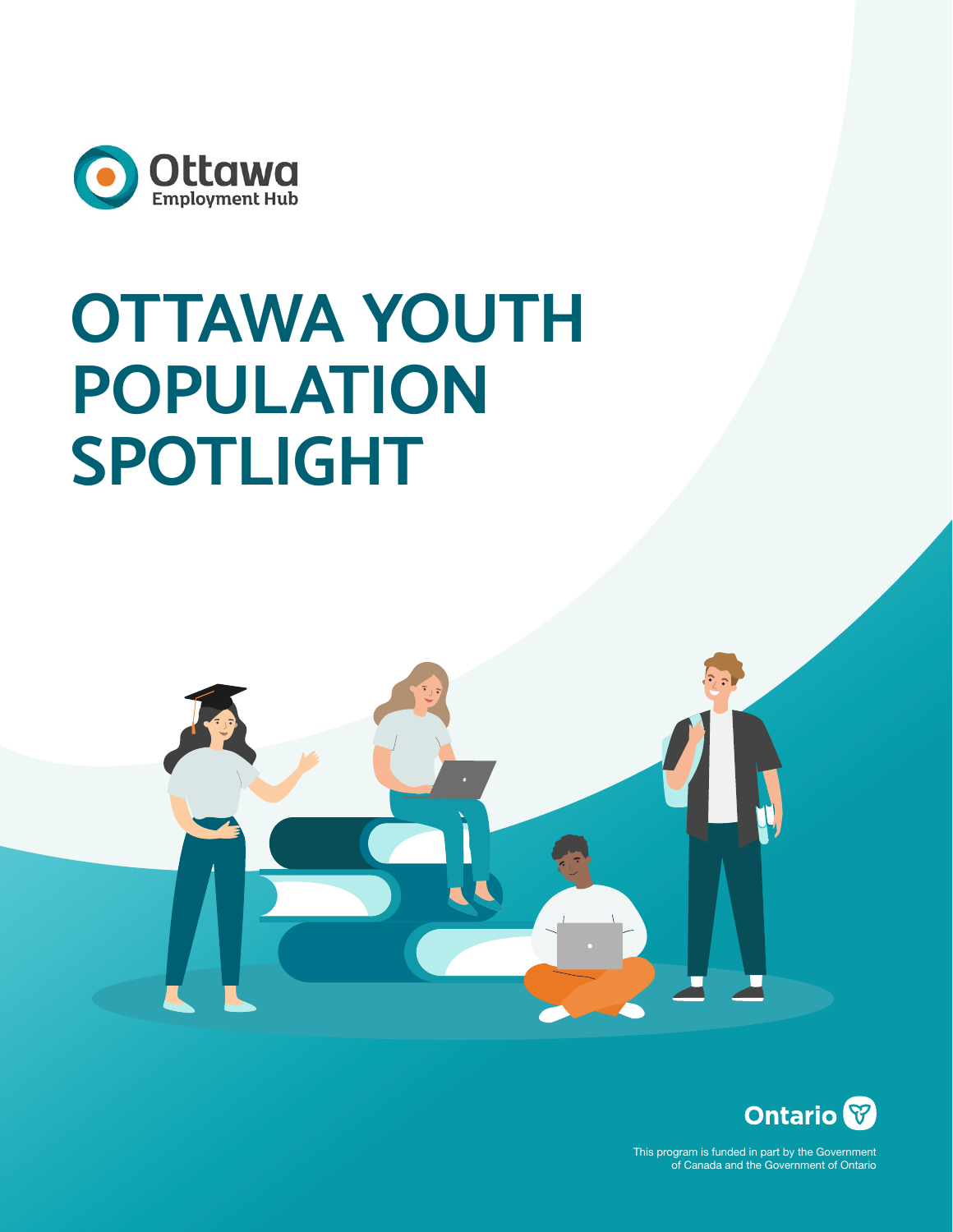# **YOUTH LABOUR POOL IN OTTAWA**

# **Ottawa Trends Unemployment Rates**

| <b>Ottawa overall</b> | <b>Youth (15-29)</b> | <b>Ages 15-24</b> | <b>Ages 25-29</b> |
|-----------------------|----------------------|-------------------|-------------------|
| 2006                  | 2006                 | 2006              | 2006              |
| 5.8%                  | 11.1%                | 13.7%             | 6.8%              |
| 2011                  | 2011                 | 2011              | 2011              |
| 6.9%                  | 13.5%                | 17.9%             | 6.9%              |
| 2016                  | 2016                 | 2016              | 2016              |
| 7.1%                  | 13.8%                | 17.6%             | 8.2%              |

Ottawa has **lower youth** unemployment rates than Toronto, while it has the same rates as province (except for ages 25- 29, where Ottawa has a slight edge).

| How Ottawa rates compared in 2016 |                      |                     |                     |  |  |
|-----------------------------------|----------------------|---------------------|---------------------|--|--|
| Ottawa overall                    | <b>Youth (15-29)</b> | <b>Ages 15-24</b>   | <b>Ages 25-29</b>   |  |  |
| 0.6 points<br>lower               | 0.3 points<br>lower  | 1.3 points<br>lower | 0.2 points<br>lower |  |  |
| <b>THAN TORONTO</b>               |                      |                     |                     |  |  |
| 0.3 points<br>lower               | The same             | The same            | 0.3 points<br>lower |  |  |
| <b>THAN/AS ONTARIO</b>            |                      |                     |                     |  |  |

# **Comparative Unemployment |** Population 15 and over ( Working age )

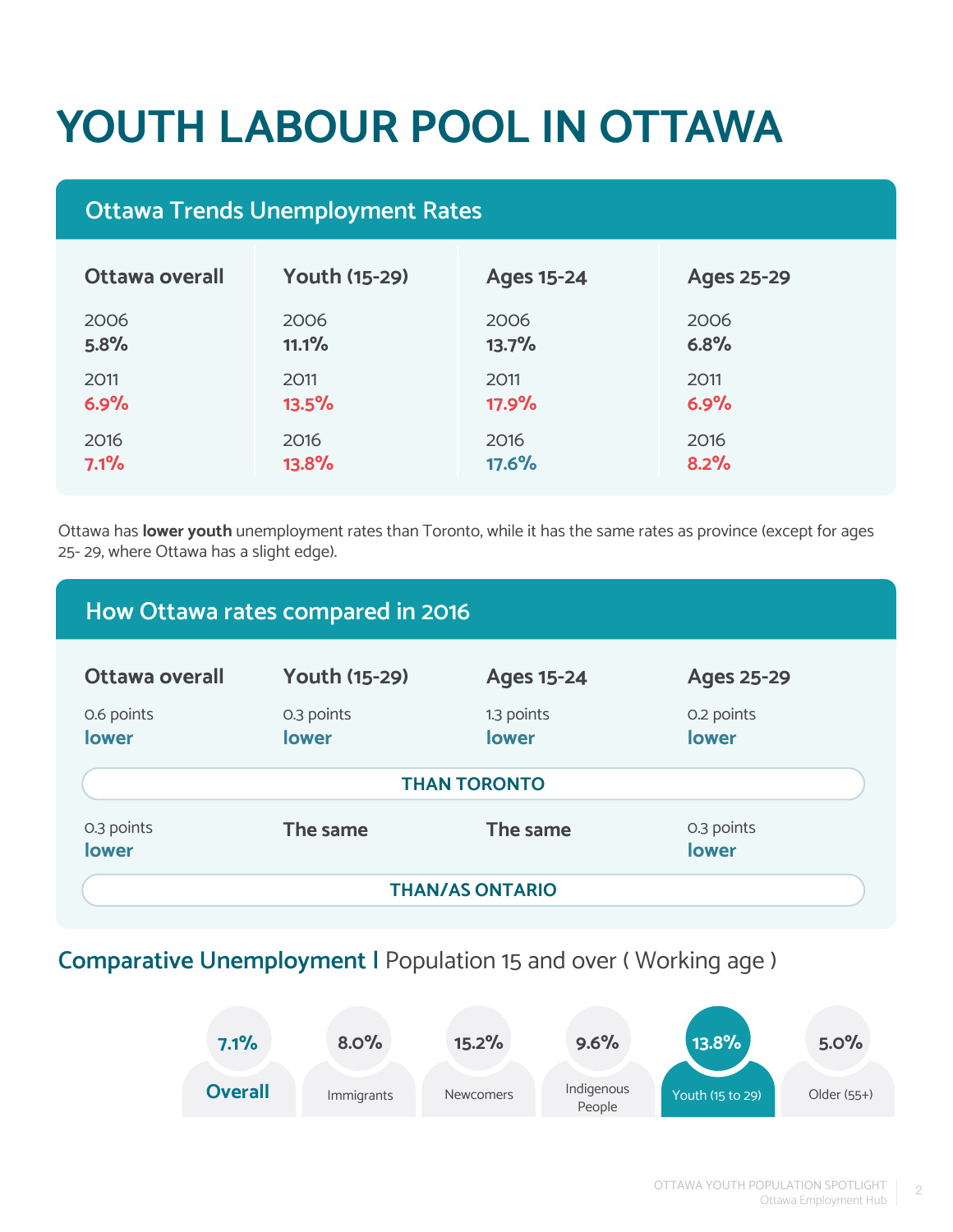Ottawa's youth labour pool of **197,550** has **141,160** participants in the labour force (a participation rate of 71.5% versus 67.6% for overall population).<sup>1</sup>

## **A Closer Look At The Youth Labour Force In Ottawa 2**



**13.8%** unemployment rate for Ottawa youth overall **15.7%** for Indigenous youth **17.6%** for Immigrant youth



# **EMPLOYMENT AND UNEMPLOYMENT**

Labour force status by age, youth population breakdown, Ottawa, 2016<sup>3</sup>

|          | In the labour<br>force | Employed | Unemployed | labour force<br>Not in the | Participation<br>rate | Employment<br>rate | Unemployment<br>rate |
|----------|------------------------|----------|------------|----------------------------|-----------------------|--------------------|----------------------|
| 15 to 19 | 27,605                 | 21,500   | 6,105      | 32,845                     | 45.7%                 | 35.6%              | 22.1%                |
| 20 to 24 | 56,245                 | 47,575   | 8,665      | 14,810                     | 79.2%                 | 67.0%              | 15.4%                |
| 25 to 29 | 57,310                 | 52,595   | 4,715      | 8,740                      | 86.8%                 | 79.6%              | 8.2%                 |
| 30 to 54 | 300,410                | 286,500  | 13,905     | 40,370                     | 88.2%                 | 84.1%              | 4.6%                 |
| $55+$    | 104,070                | 98,820   | 5,255      | 165,220                    | 38.6%                 | 36.7%              | 5.0%                 |

#### Unemployment rate by age and sex, ottawa, 20164



# **Employment & Training Supports<sup>5</sup>**

**14,770** unemployed youth aged 15-24 in Ottawa in 2016; 3,541 Employment Ontario clients (24% of unemployed youth)

- **• 2,062** in Employment Service
- **• 650** in Literacy and Basic Skills program
- **• 755** in Apprenticeship
- **17** in Second Career program

## **A Closer Look At Youth Unemployment By Sex**

Male youths have higher rates of unemployment than female youths; males aged 15-29 have an unemployment rate 2.8 points higher than their female counterparts, while the biggest gap (3.7 points) is in the 20 to 24 category. This is in contrast to the 30 to 54 age group, where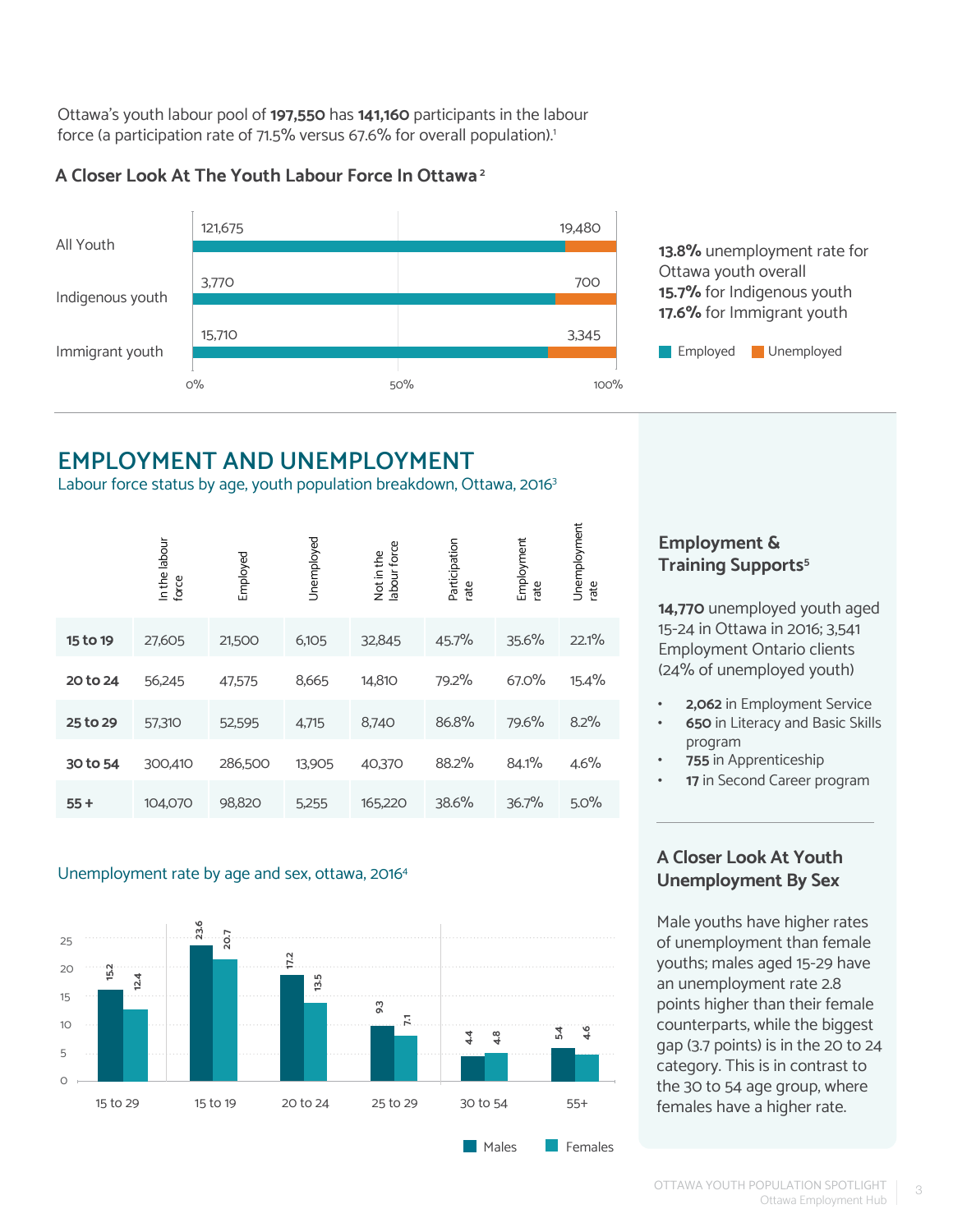# **EDUCATIONAL ATTAINMENT & PROGRAMS OF STUDY6**



University certificate, diploma or degree at bachelor level or above

- $\mathcal{L}_{\mathcal{A}}$ College, CEGEP or other non-university certificate or diploma
- $\overline{\phantom{a}}$ Apprenticeship or trades certificate or diploma
- Secondary (high) school diploma or equivalency certificate
- No certificate, diploma or degreeP.

### **A Closer Look At Older Youth6**

Because many in the younger age bracket have not completed their studies, here we focus on older youth. This gives a sense of labour market outcomes based on educational attainment. The table below shows that the unemployment rate of 25-29 year-olds with no postsecondary completion is close to the employment rate of the overall population with no completions.

| No Post-<br>Secondary<br>Completion | $\%$<br>of pool | UE<br>rate |
|-------------------------------------|-----------------|------------|
| Ottawa overall                      | 37%             | $11.4\%$   |
| Ages 25-29                          | 25%             | 11.9%      |

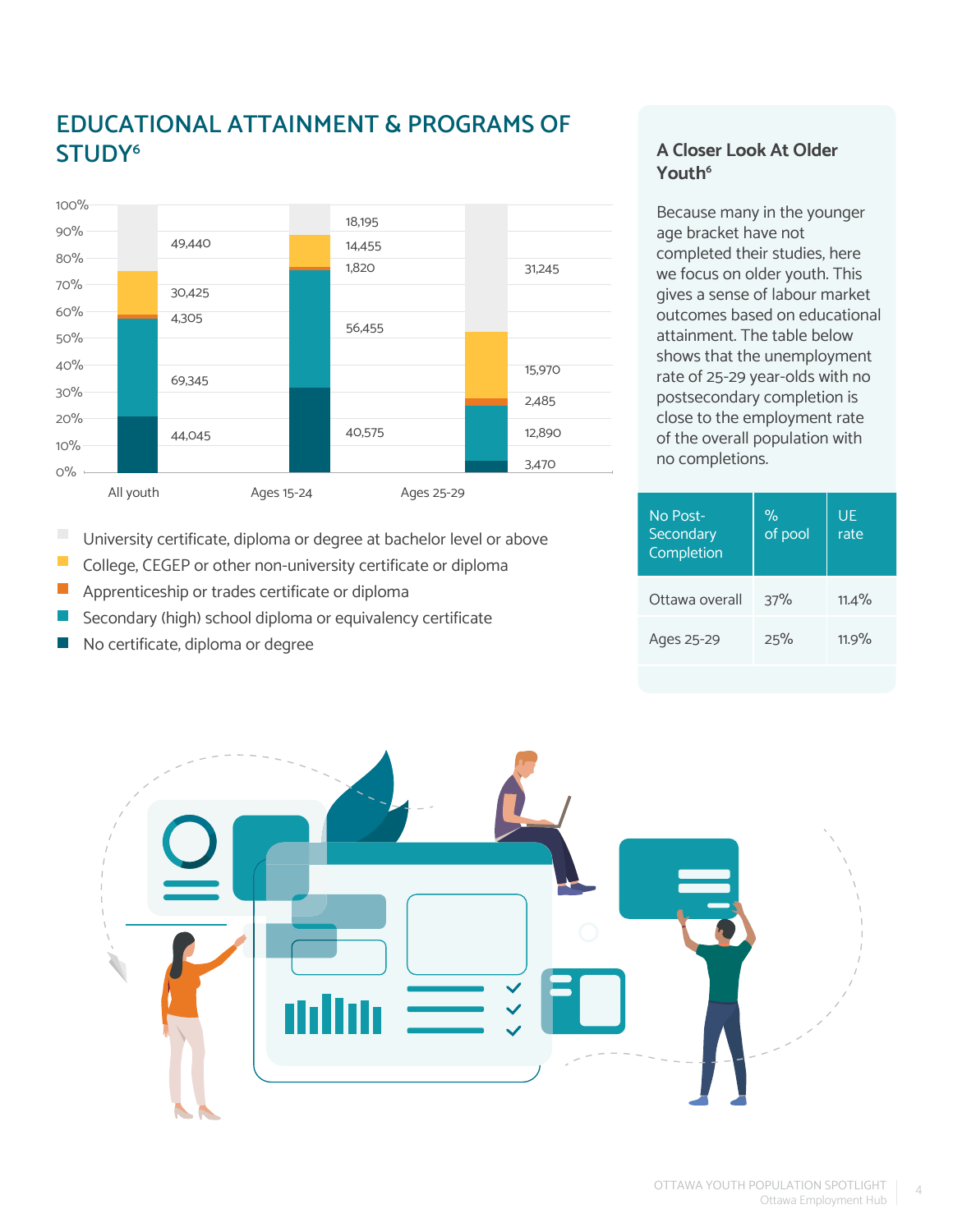# **PROGRAMS OF STUDY AND WORK STATUS7**

The table below shows the number of those aged 20-29 with/without postsecondary credentials in Ottawa, as well as field of study for those with postsecondary credentials. It also looks at the percentage of those individuals working at the time of the 2016 Census and compares that to the overall Ottawa population.

|                                                                | Postsecondary<br>educational<br><b>attainment</b> | <b>Number</b><br>Percentage<br>employed<br>employed |                          |                          |
|----------------------------------------------------------------|---------------------------------------------------|-----------------------------------------------------|--------------------------|--------------------------|
| <b>Field of study</b>                                          | Ages 20-29                                        | <b>Ages</b><br>20-29                                | <b>Ages</b><br>$20 - 29$ | <b>Ottawa</b><br>overall |
| <b>Total (all levels of education)</b>                         | 137,100                                           | 100,175                                             | 73%                      | 63%                      |
| No postsecondary certificate,<br>diploma or degree             | 54,565                                            | 33,935                                              | 62%                      | 48%                      |
| <b>STEM</b>                                                    | 20,335                                            | 15,535                                              | 76%                      | 72%                      |
| Physical and life sciences and<br>technologies                 | 4,970                                             | 3.330                                               | 67%                      | 68%                      |
| Mathematics, computer and<br>information sciences              | 3.465                                             | 2,645                                               | 76%                      | 76%                      |
| Architecture, engineering, and<br>related technologies         | 11,900                                            | 9.560                                               | 80%                      | 72%                      |
| <b>Non-STEM</b>                                                | 62,175                                            | 50,705                                              | 82%                      | 71%                      |
| Education                                                      | 2,340                                             | 2,120                                               | 91%                      | 63%                      |
| Visual and performing arts, and<br>communications technologies | 4,640                                             | 3.705                                               | 80%                      | 73%                      |
| <b>Humanities</b>                                              | 4,925                                             | 3.755                                               | 76%                      | 64%                      |
| Social and behavioural sciences<br>and law                     | 19,295                                            | 15,785                                              | 82%                      | 76%                      |
| Business, management and public<br>administration              | 13,985                                            | 11,650                                              | 83%                      | 73%                      |
| Agriculture, natural resources and<br>conservation             | 1,255                                             | 1,050                                               | 84%                      | 73%                      |
| Health and related fields                                      | 10,805                                            | 8,410                                               | 78%                      | 70%                      |
| Personal, protective and<br>transportation services            | 4,930                                             | 4,230                                               | 86%                      | 73%                      |

### **A closer look at gaps in percentage working**

- Looking at those with a STEM education, the employment rate for 20-29 year-olds is 4 percentage points higher than it is for the overall population.
- Those aged 20-29 with a non- STEM education have an 11 point higher employment rate than the overall non-STEM educated population.
- Youth 20-29 with a non-STEM education have a higher employment rate than those with a STEM education (note that this does not speak to whether they are employed full-time or in a field related to their studies).
- Youth 20-29 with postsecondary completion in the field of Education have the highest employment rate (91%), while those with Physical and life sciences and technologies credentials have the lowest employment rate (67%).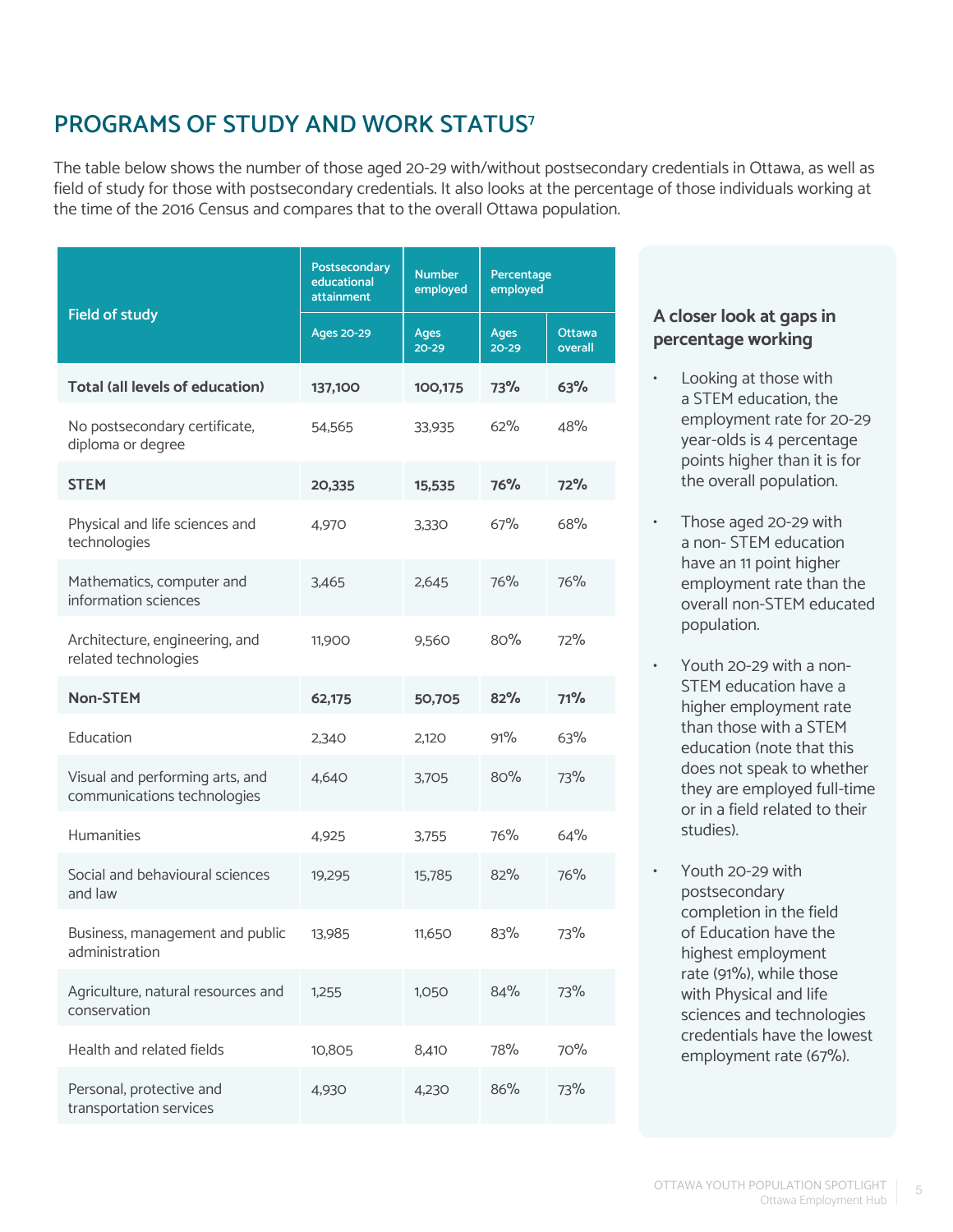# **WHERE YOUTH WORK IN OTTAWA (Industry Sectors)8**

The chart below and table included here show the industry sectors with more than 1,000 jobs in Ottawa; the chart shows the number of youth working in the sector (of those employed at the time of the 2016 Census) and the table shows the share of youth in the sector.

| <b>INDUSTRY SECTORS</b>                                                     |                    | <b>DISTRIBUTION OF</b><br><b>JOBS BY SECTOR</b> | <b>NUMBER OF JOBS</b>                 |
|-----------------------------------------------------------------------------|--------------------|-------------------------------------------------|---------------------------------------|
|                                                                             | <b>All workers</b> | Youth<br>population                             | $\circ$<br>10,000<br>20,000<br>30,000 |
| 11 Agriculture, forestry, fishing and hunting                               | $1\%$              | 29%                                             | $\blacksquare$ 780                    |
| 22 Utilities                                                                | $O\%$              | 20%                                             | $\parallel$ 275                       |
| 23 Construction                                                             | 5%                 | 24%                                             | 5,840                                 |
| 31-33 Manufacturing                                                         | 3%                 | 16%                                             | 2,655                                 |
| 41 Wholesale trade                                                          | 2%                 | 17%                                             | 2,120                                 |
| 44-45 Retail trade                                                          | $11\%$             | 46%                                             | 24,090                                |
| 48-49 Transportation and warehousing                                        | 3%                 | 12%                                             | 1,860                                 |
| 51 Information and cultural industries                                      | 3%                 | 22%                                             | 3,065                                 |
| 52 Finance and insurance                                                    | 3%                 | 20%                                             | 3,320                                 |
| 53 Real estate and rental and leasing                                       | 2%                 | 18%                                             | 1,650                                 |
| 54 Professional, scientific and technical services                          | 10%                | 17%                                             | 8,615                                 |
| 56 Administrative and support, waste management<br>and remediation services | 4%                 | 26%                                             | 5,655                                 |
| 61 Educational services                                                     | 8%                 | 22%                                             | 8,950                                 |
| 62 Health care and social assistance                                        | 11%                | 19%                                             | 10,845                                |
| 71 Arts, entertainment and recreation                                       | 2%                 | 142%                                            | 3,985                                 |
| 72 Accommondation and food services                                         | 7%                 | 57%                                             | 18,500                                |
| 81 Other services (except public administration)                            | 4%                 | 23%                                             | 4,800                                 |
| 91 Public administration                                                    | 20%                | 13%                                             | 14,505                                |

## YOUTH (ages 15-29) Share of sector jobs (average 24%)

15-24 25-29

6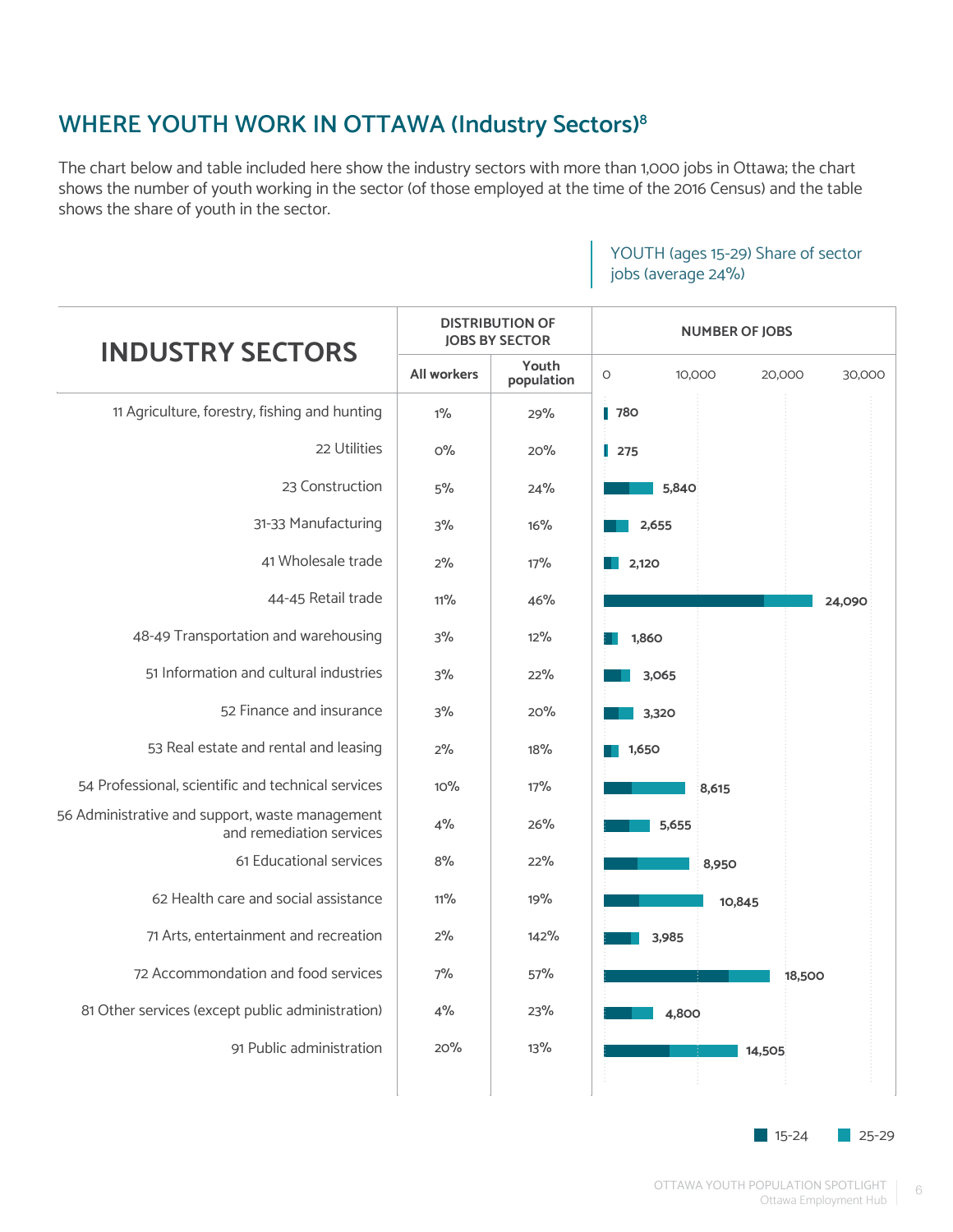# **WHAT YOUTH DO IN OTTAWA (Occupations)9**

These figures show # and share of youth workers by occupation group at the time of the 2016 Census (where occupation group was identifiable).

# YOUTH (ages 15-29) Share of occupation group jobs (average 24%)

|                                                                   | <b>DISTRIBUTION OF</b><br><b>JOBS BY OCCUPATIONS</b> |                     | <b>NUMBER OF JOBS</b>                            |  |
|-------------------------------------------------------------------|------------------------------------------------------|---------------------|--------------------------------------------------|--|
| <b>OCCUPATION GROUPS</b>                                          | <b>All workers</b>                                   | Youth<br>population | $\circ$<br>10,000<br>20,000 30,000 40,000 50,000 |  |
| O Management                                                      | 12%                                                  | 9%                  | 5,850                                            |  |
| 1 Business, finance and administration                            | 18%                                                  | 20%                 | 18,350                                           |  |
| 2 Natural and applied sciences and related                        | 12%                                                  | 15%                 | 9,390                                            |  |
| 3 Health occupation                                               | 6%                                                   | 19%                 | 6,325                                            |  |
| 4 Education, law and social, community and<br>govermmant services | 16%                                                  | 18%                 | 14,705                                           |  |
| 5 Art, culture, recreation and sport                              | 4%                                                   | 32%                 | 5,910                                            |  |
| 6 Sales and service                                               | 22%                                                  | 46%                 | 48,820                                           |  |
| 7 Trades, transport and equipment operators<br>and related        | 8%                                                   | 23%                 | 9,105                                            |  |
| 8 Natural resources, agriculture and<br>related production        | $1\%$                                                | 51%                 | 2,265<br>ш                                       |  |
| 9 Manufacturing and utilities                                     | $1\%$                                                | 19%                 | 965                                              |  |
|                                                                   |                                                      |                     | $15 - 24$<br>$25 - 29$                           |  |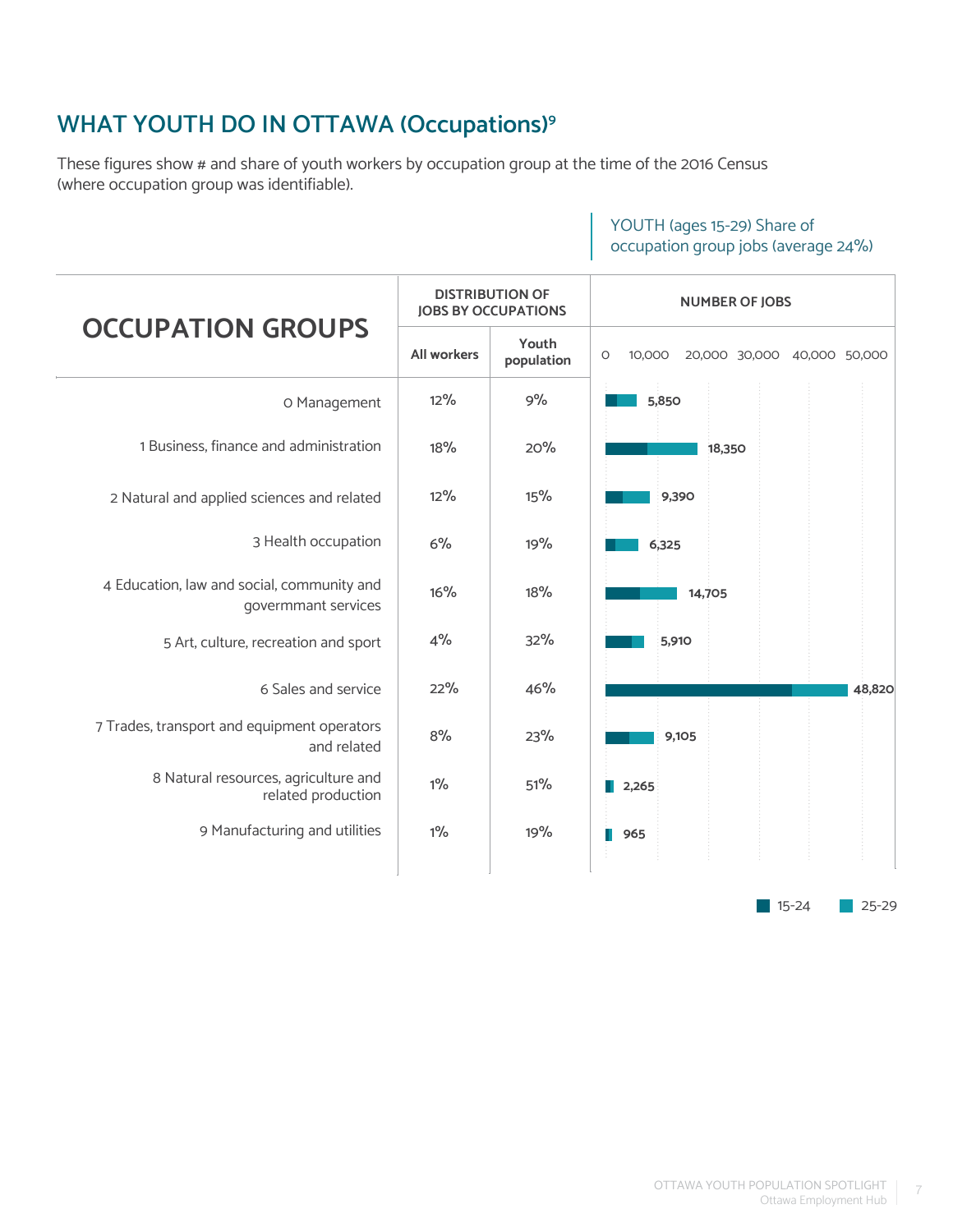# **2016 YOUTH EMPLOYMENT (BY OCCUPATION)10**

#### Highest number of youth 15-24 Highest share of youth 15-24\*

| 7,740 | Retail salespersons                                                            | Maîtres d'hôtel & hosts/<br>hostesses                                       | 89% |
|-------|--------------------------------------------------------------------------------|-----------------------------------------------------------------------------|-----|
| 5,730 | Food counter attendants,<br>kitchen helpers and related<br>support occupations | Sports officials and referees                                               | 75% |
| 5.405 | Cashiers                                                                       | Logging and forestry<br>labourers                                           | 74% |
| 3.035 | <b>Food and beverage servers</b>                                               | Operators and attendants<br>inamusement, recreation &<br>sport              | 66% |
| 2,375 | Program leaders<br><b>Ginstructors in recreation,</b><br>sport & fitness       | Cashiers                                                                    | 63% |
| 2,000 | Store shelf stockers, clerks<br>and order fillers                              | Service station attendants                                                  | 61% |
| 1,890 | Cooks                                                                          | Program leaders and<br>instructors in recreation,<br>sport and fitness      | 60% |
| 1.335 | Other customer and<br>information services<br>representatives                  | Food counterattendants,<br>kitchen helpers & related<br>support occupations | 59% |
| 1,270 | General office support<br>workers                                              | Tour and travel guides                                                      | 55% |
| 1,155 | Receptionists                                                                  | Food and beverage servers                                                   | 53% |

### **Occupations with the most youth 15-24**

- Retail salespersons top the list with 7,740 workers aged 15-24.
- Seven of the top ten occupations fall in the Sales and Service occupation category.

#### **Highest share of youth 15-24\***

\*looks at occupations with over 100 jobs

- Youth 15-24 hold 89% of Maîtres d'hôtel & hosts/ hostesses jobs.
- As in the top jobs by number category, seven of the top ten occupations fall in the Sales and Service occupation category.
- Those in bold made both the top 10 by numver & top 10 by share lists.
- Those underlined made both the 15-24 and 25-29 top 10 by number list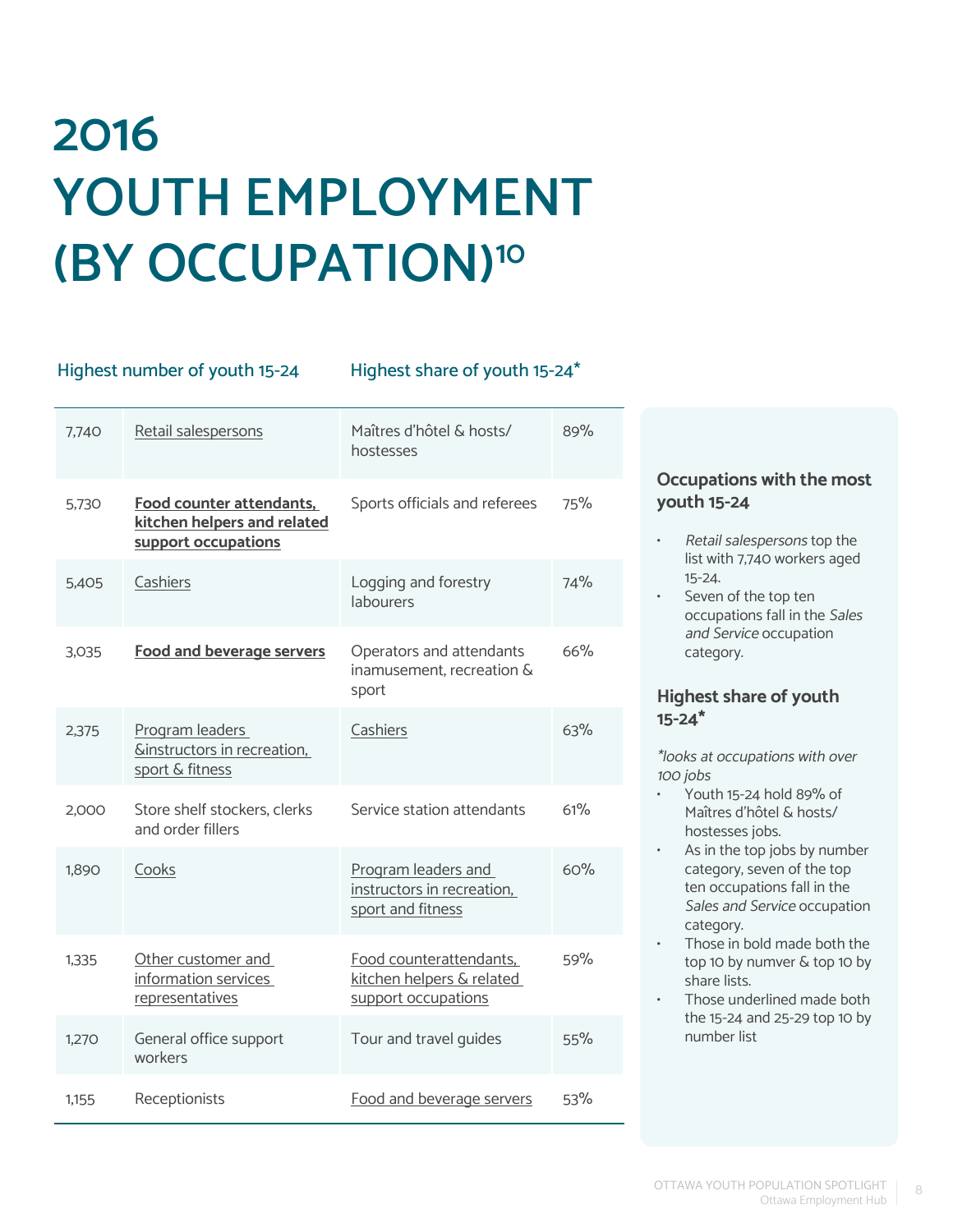#### Highest number of youth 25-29 Highest share of youth 25-29

| 2,000 | Retail salespersons                                         | Electrical power line and<br>cable workers                              | 32% |
|-------|-------------------------------------------------------------|-------------------------------------------------------------------------|-----|
| 1,120 | Retail and wholesale trade<br>managers                      | Post-secondary teaching and<br>research assistants                      | 29% |
| 1,060 | Elementary school and<br>kindergarten teachers              | <b>Bartenders</b>                                                       | 29% |
| 1,055 | Computer programmers and<br>interactive media developers    | Animal health technologists<br>and veterinary technicians               | 24% |
| 1,045 | Registered nurses and<br>registered psychiatric nurses      | Hotel front desk clerks                                                 | 24% |
| 1,025 | Food and beverage servers                                   | Civil engineering<br>technologists and technicians                      | 23% |
| 995   | Food counter attendants,<br>kitchen helpers and related     | Gas fitters                                                             | 22% |
| 940   | Other customer &<br>information services<br>representatives | Logging and forestry<br>labourers                                       | 22% |
| 875   | Post-secondary teaching<br>and research assistants          | Process control and machine<br>operators, food & beverage<br>processing | 22% |
| 855   | Cooks                                                       | Personnel clerks                                                        | 21% |

# **OTHER WORKFORCE COMPARATORS OF INTEREST:**

- Employed youth aged 15-24 are more likely than the overall employed workforce to use public transportation to get to work (31% vs. 20%)
- Youth 15-24 are less likely to be self-employed (2% vs. 8%)
- Youth 15-24 are much less likely to work full year, full time (16% of employed youth vs. 55% of overall employed)
- Employed youth 15-24 are slightly less likely to regularly use both official languages in the workplace (25% vs. 27%)
- Youth 15-24 have lower average annual income (\$13,322 vs. \$52,798)

#### **Occupations with the most youth 25-29**

- Retail salespersons top the 25- 29 list also, with 2,000 workers.
- Five of the top ten occupations in the Sales and Service occupation category, but there are more skilled/management occupations than in the 15-24 group.

#### **Highest share of youth 25-29\***

\*looks at occupations with over 100 jobs

- Youth 25-29 hold 32% of Electrical power line and cable workers jobs.
- Occupations fall across diverse occupational categories; no occupations have a majority of workers in the 25-29 category.
- No occupations made both the top 10 by number and top 10 by share lists.

# **QUICK EMPLOYED WORKFORCE FACTS(15-24)11**

- **• 31%** use public transportation to get to work
- **• 2%** are self-employed
- **• 16%** work full year, full time
- **• 25%** use both English and French regularly at work
- **• \$13,322** average annual income